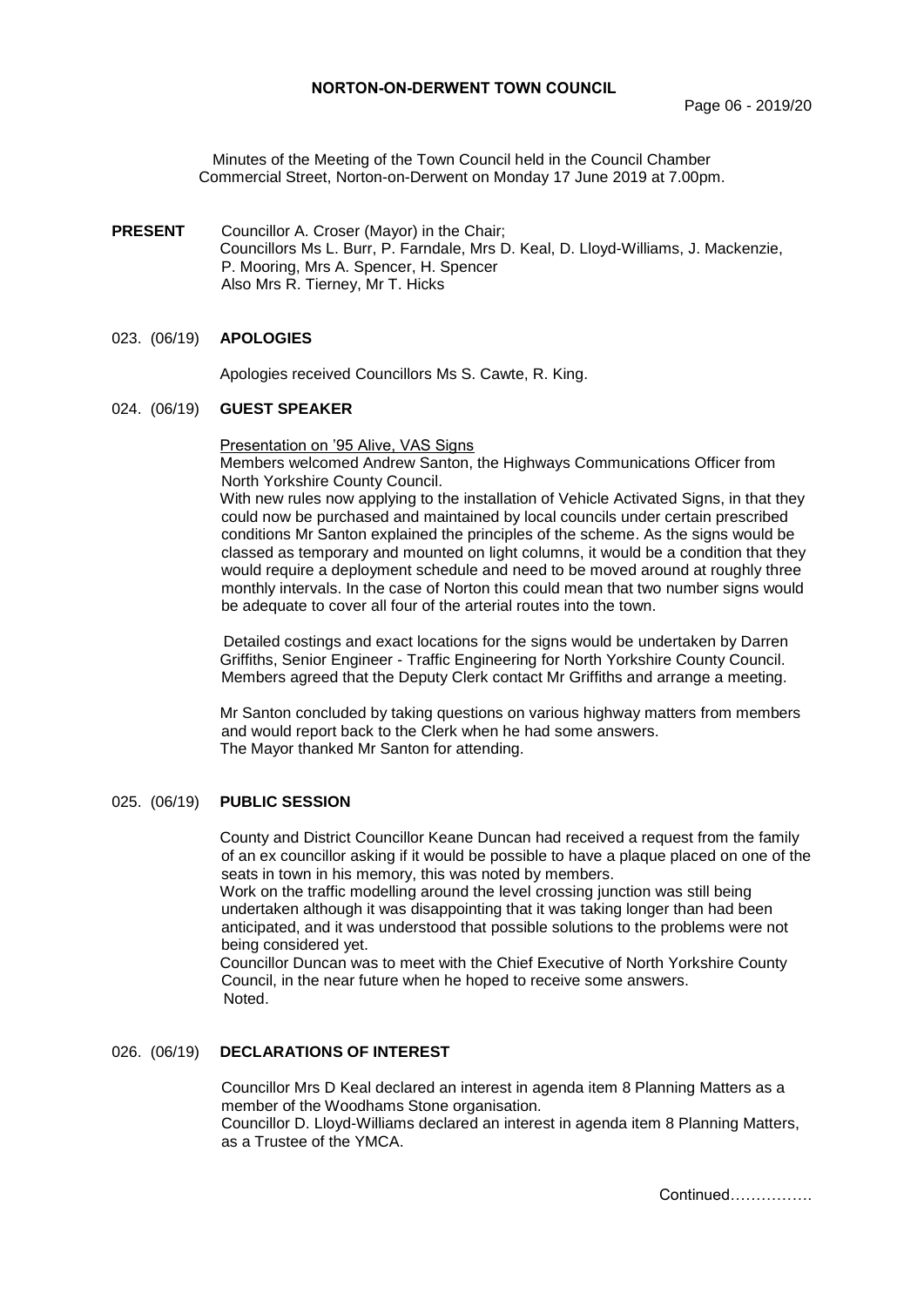## 027. (06/19) **CONFIRMATION OF MINUTES**

 RESOLVED that the Minutes of the Town Council Meeting, held on Monday, 20 May 2019 (Minutes 001 to 022 inclusive) be confirmed and signed by the Chairman.

### 028. (06/19) **CLERK'S REPORT**

#### Confirmation of Co-option

Members to confirm or otherwise the co-option of the candidates for councillor to represent Norton East Ward. Following the interviews of candidates it was;

RESOLVED that John Howard and Philip Mooring be co-opted to fill the two

vacancies for Norton East Ward.

Skate Park

Rough Sleepers

To inform members that there were a couple of rough sleepers using the skatepark, utilising a tent under the large half pipe. The police had been informed and were liaising with the occupants of the tent to bring about a resolution.

## Lighting

To report that as part of the skatepark remodelling the lighting in the skatepark was to be updated with new photo cells, timers and replacement bulbs total cost £170 plus V.A.T. Noted.

### Riverside

To report that the enhancement of the seating areas on the riverside picnic area, by widening the pathways around the seats and laying new flags, being installed through an S106 grant, was now well underway and should be completed, weather permitting, this week.

# Computer upgrade

To report that due to an IT failure the computers were to be upgraded with a new hard drive and memory upgrade for the laptop and a new central processing unit and memory upgrade for the desk top computer. The anticipated cost was in the region of £275 to £300. Noted.

# 029. (06/19) **TOWN MAYOR'S REPORT**

The Mayor informed members that there had been no civic engagements this past month but reported on the following;

#### Path Clearing, Langton Road.

This had been undertaken by members of the council and local volunteers.

#### Railway Tavern.

The Mayor had noted that the District Council appeared to be in the process of acquiring the Tavern with the intention of it being converted into flats. While it was disappointing that it could not be retained as a commercial concern, it was better it was utilised than allowed to fall into disrepair.

#### Litter-picking Riverside Area

The Mayor noted that there had been a significant improvement in the litter-picking on the riverside area which was undertaken on a daily basis by the District Council.

#### Summer Displays

It was reported that it was nice to see all the hanging baskets in place and both bridges looking at their best with the planters.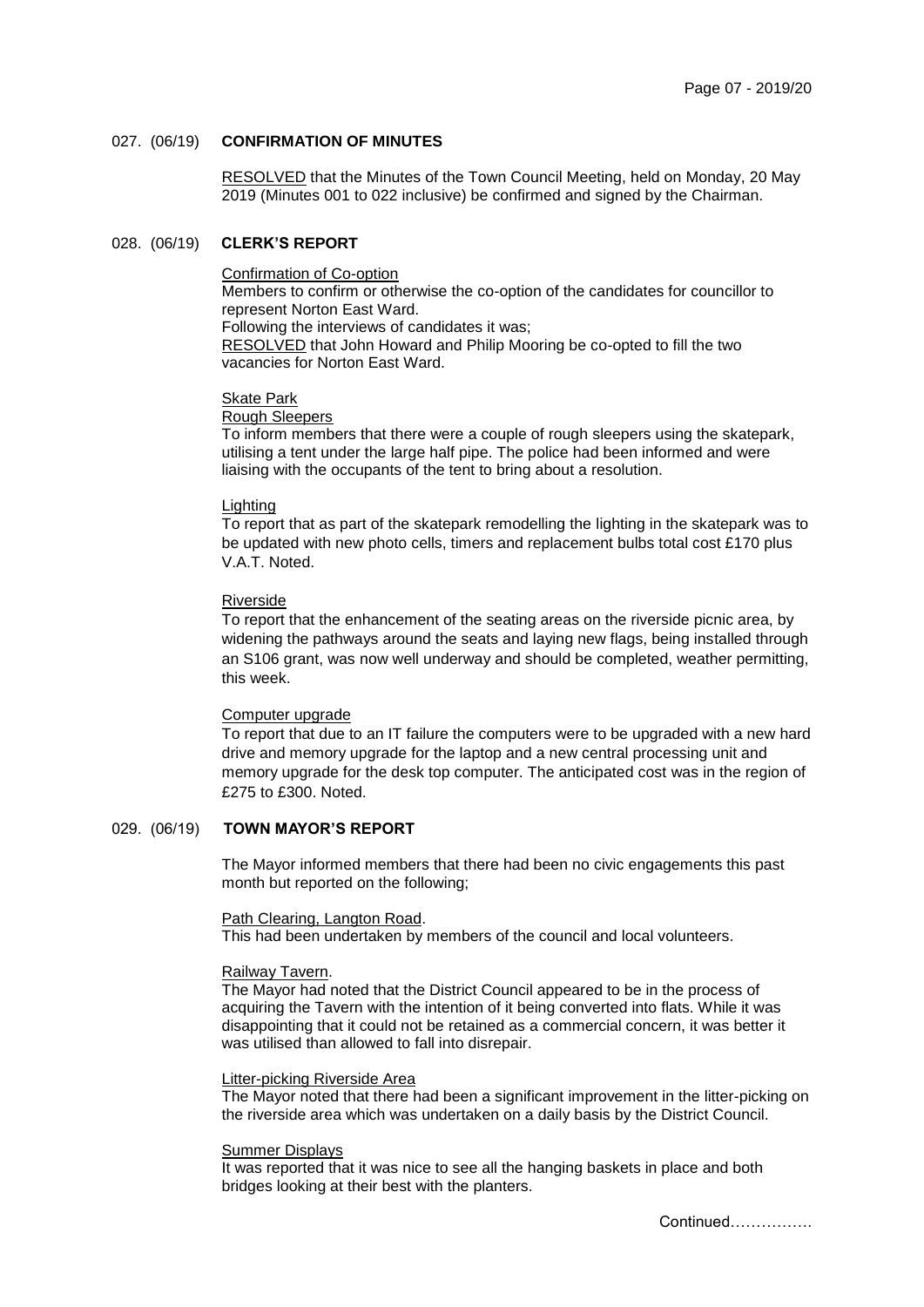### 029. (06/19) **TOWN MAYOR'S REPORT** (continued)

#### Tree Removed – Beverley Road

The Mayor reported that a large tree had been removed from the area around the mini roundabout on Beverley Road. It was considered that this work had been carried out on behalf of the County Highways although it was not known why.

St Nicholas Street Car Park – Grass Cutting

While it was acknowledged that the grass had been cut, it had been poorly done and it was hoped further cuts would be done in a more timely fashion.

# 030. (06/19) **FINANCIAL MATTERS**

(a) Accounts paid and for payment

The Clerk reported that accounts nos. 041 to 048 inclusive, amounting to £26,519.32 had been paid since the last meeting of the Council.

RESOLVED that account nos. 049 to 053 inclusive, amounting to £3,683.86 be paid. Cheques were drawn and signed accordingly.

(b) Financial report

The Clerk's financial report for the period 01.05.19 to 31.05.19 was received.

(c) Budgetary monitoring The Clerk's report for the period ending 31 May 2019 was received.

### 031. (06/19) **PLANNING MATTERS**

(a) Planning applications referred to the Town Council by Ryedale District Council, for comment and/or recommendation were dealt with as follows: -

| 19/00639/FUL   | Change of Use of former bookmakers (Sui Generis) to social history<br>resource (Use Class D1) (no external alterations)<br>The Mayne Bookmaker, 3 Commercial Street, Norton<br>RESOLVED Recommend Approval.                                                                                                                                                                                                                                                                 |
|----------------|-----------------------------------------------------------------------------------------------------------------------------------------------------------------------------------------------------------------------------------------------------------------------------------------------------------------------------------------------------------------------------------------------------------------------------------------------------------------------------|
| 19/00614/FUL   | Erection of wall to enclose existing open sided external store.<br>YMCA Riverside View, Norton, Malton, YO17 9RB<br><b>RESOLVED</b> Recommend Approval.                                                                                                                                                                                                                                                                                                                     |
| 19/00679/HOUSE | Erection of replacement detached garage and erection of 2 metre high<br>replacement front boundary wall with solid boarded gates.<br>103 Beverley Road, Norton, YO17 9PH<br><b>RESOLVED Recommend Approval.</b>                                                                                                                                                                                                                                                             |
| 19/00662/FUL   | Installation of oyster white uPVC shiplap cladding over existing front<br>brickwork (retrospective application)<br>Express Grill, 23 Church Street, Norton, YO17 9HP<br>RESOLVED Recommend Refusal on the grounds that this is totally<br>unacceptable and totally out of keeping in a Conservation Area and needs<br>to be removed.                                                                                                                                        |
| 19/00678/ADV   | Display of 1no. externally illuminated wall mounted name sign on the gable<br>end, 1 no internally illuminated fascia name sign and 1no. non-illuminated<br>name sign above alley doorway (retrospective application)<br>Express Grill, 23 Church Street, Norton, YO17 9HP<br>RESOLVED Recommend Refusal on the grounds that this is unacceptable<br>in a Conservation Area, and that if at all possible the old sign should be<br>reinstated at the cost of the applicant. |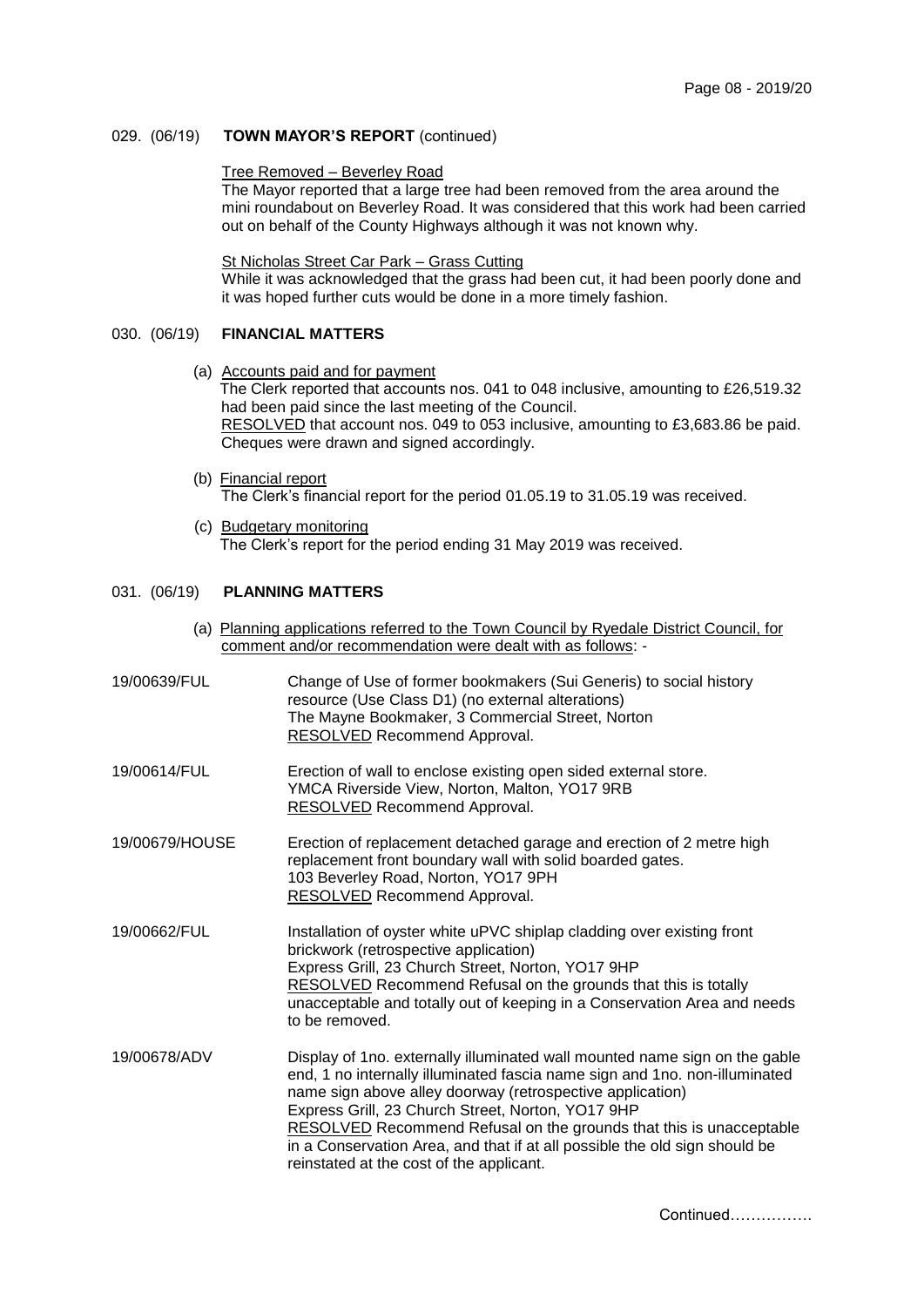| 19/00667/HOUSE          | Erection of a timber pergola on lawn between house and garage.<br>1 Sutton Farm, Langton Road, Norton, YO17 9PU<br>RESOLVED No objection.                                                                                                                                                                                                                                                                                                                                                                                                                                                                                                                                                                                                              |
|-------------------------|--------------------------------------------------------------------------------------------------------------------------------------------------------------------------------------------------------------------------------------------------------------------------------------------------------------------------------------------------------------------------------------------------------------------------------------------------------------------------------------------------------------------------------------------------------------------------------------------------------------------------------------------------------------------------------------------------------------------------------------------------------|
| (b)                     | To receive decisions notified by Ryedale District Council.                                                                                                                                                                                                                                                                                                                                                                                                                                                                                                                                                                                                                                                                                             |
| Approved<br>18/0350/FUL | Erection of 22no. additional stables to the existing adjacent stables.<br>Upper Yard, Langton Road, Norton, Yo17 9QG                                                                                                                                                                                                                                                                                                                                                                                                                                                                                                                                                                                                                                   |
| 19/00340/FUL            | Erection of detached building for use as a dog grooming parlour.<br>22 Camellia Close, Norton, YO17 8FE                                                                                                                                                                                                                                                                                                                                                                                                                                                                                                                                                                                                                                                |
| 18/01071/FUL            | Erection of 2no. three bedroom semi-detached dwellings with rear gardens<br>and associated parking following demolition of existing single storey former<br>veterinary practice building.<br>6a St Nicholas Street, Norton, YO17 9AQ                                                                                                                                                                                                                                                                                                                                                                                                                                                                                                                   |
| 19/0039/FUL             | Change of use and alteration of existing garage / workshop to form a three<br>bedroomed dwelling to include raising of ridge height and installation of<br>dormer windows to allow formation of a first floor together with erection of a<br>detached double garage to serve the proposed dwelling.<br>Spring Cottage Bungalow, Bazeleys Lane, Norton, YO17 9PY                                                                                                                                                                                                                                                                                                                                                                                        |
| 19/00493/LBC            | <b>Erection of Replacement Conservatory</b><br>4 Langton Road, Norton, YO17 9AD                                                                                                                                                                                                                                                                                                                                                                                                                                                                                                                                                                                                                                                                        |
| 18/01163/73A            | Variation of conditions 11 and 14 of appeal decision<br>APP/Y2736/W/15/3136237 dated 22.07.2016 following refusal of<br>15/00098/MOUT with the effect of providing a 32Amp charge point for each<br>dwelling but no public charge points (Condition11) and the variation of<br>Condition 14 in respect of technical drainage plans required to discharge<br>condition 09 (Engineering Feasibility Drawing 4715-C-D10-05 Rev C which<br>is substituted for Engineering Feasibility Drawing 4715-C-D10-05-A and<br>Drainage Strategy and Exceedance Routing Plan 4715-C-D10-03 Rev B<br>which is substituted for Drainage Strategy and Exceedance Routing Plan<br>4715-C-DLO-03 Rev A)<br>Land adjacent to Auburn Cottages, Langton Road, Norton, Malton |
| 19/00243/73             | Variation of condition 02 of approval 17/01513/FUL dated 14.03.2018 to<br>replace plan no 17-1222-1 dated Nov 2017 with plan no 17-1222-2 dated<br>Feb 2019 to allow increase in footprint of the proposed dwelling.<br>Land off The Chase, Norton, Malton                                                                                                                                                                                                                                                                                                                                                                                                                                                                                             |

## 032. (06/19) **HIGHWAY MATTERS**

- (a) Members received a proposal from the County Highways for the installation of a disabled parking bay on Dean Road, Norton. With no further detail as to the reasons for this application and as the road was purely residential with no parking issues members felt that more information was required. The Clerk to make enquiries with the Highway Office.
- (b) Members received a request from a local resident requesting that the council support the Implementation of a 20mph speed limit on Church Street. RESOLVED that the Town Council support the request for a 20mph speed limit to be implemented on Church Street, Norton, in line with Commercial Street.